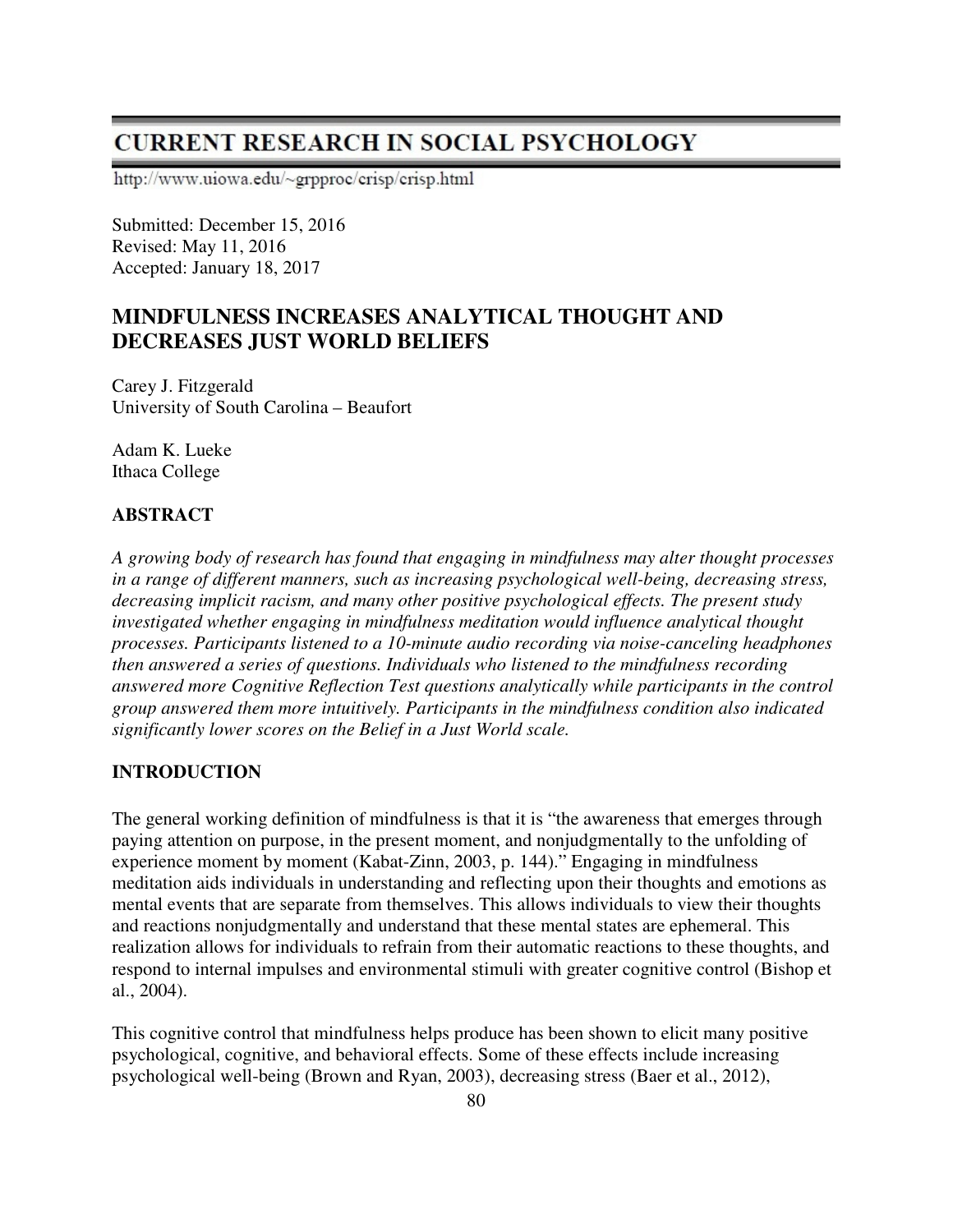increasing happiness (Killingsworth and Gilbert, 2010), and reducing food cravings in obese individuals (Alberts, Thewissen, and Raes, 2012). Participating in long-term (8-week) mindfulness sessions can lead to positive changes in thought patterns, such as decreases in ruminative thinking, anxiety, and other attitudes that may be deemed as dysfunctional (Ramel, Goldin, Carmona, and McQuaid, 2004). Consistent mindfulness regimens have also been shown to decrease thought suppression – an unsuccessful emotion regulation strategy that often leads to an increase in unwanted thoughts – in patients suffering from suicidal thoughts and substance abuse issues (Bowen, Witkiewitz, Dillworth, and Marlatt, 2007; Hepburn, Crane, Barnhofer, Duggan, Fennell, and Williams, 2009).

Although regular mindfulness sessions produce many positive changes to human thought processes, other research into mindfulness has shown that eliciting even a one-time temporary mindfulness state – produced by utilizing short audio recordings (approximately 10 minutes in length) – can have positive implications. These short-term mindfulness states have been found to decrease implicit racism, ageism, and linguistic in-group favoritism (Lueke and Gibson, 2015; Tincher et al., 2015). Mindfulness has particularly shown a propensity to reduce automaticity, as the mechanism by which mindfulness reduces age and race implicit bias is by weakening the automatic activation of stereotypes.

Due to the impact of mindfulness on automaticity, there is reason to believe that mindfulness may also aid in analytical thought processes as well. Research has shown that mindfulness decreases mind wandering and increases working memory capacity (Mrazek, Franklin, Phillips, Baird, and Schooler, 2013). By limiting distractions and remaining focused on the task at hand, mindfulness allows the majority of cognitive resources to be allocated with greater specificity and impact. Mindfulness has also been show to improve insight problem solving, in which the obvious answer is incorrect and individuals must reorganize information in order to achieve the correct solution (Ostafin & Kassman, 2012). By helping the mind disengage from the automatic solution that comes to it, mindfulness allows a better and more thorough investigation of information to arrive at more creative and accurate conclusion. In other words, whereas individuals often become fixated on the immediate solution, mindfulness provides greater cognitive awareness of all of the options and allow for the utilization of these options.

If mindfulness reduces reliance on automatic cognitive processes, which allows for improved cognitive functioning, and assists individuals in greater reflection upon their own thought processes and feelings (Bishop et al., 2004), then mindfulness may allow for individuals to better examine their thought processes to provide more thoughtful responses. Without the bombardment of automatic thoughts that often lead to automatic responses, the individual can more freely and objectively consider their world views and demonstrate logical reasoning abilities. The present study was designed to examine whether mindfulness would influence individuals' analytical thought processes. Specifically, we hypothesized that entering a mindfulness state would alter individuals' thought processes causing them to view situations more rationally.

To test this hypothesis, individuals entered a mindfulness meditative state and responded to questions from The Cognitive Reflection Test (CRT; Frederick, 2005) and Belief in a Just World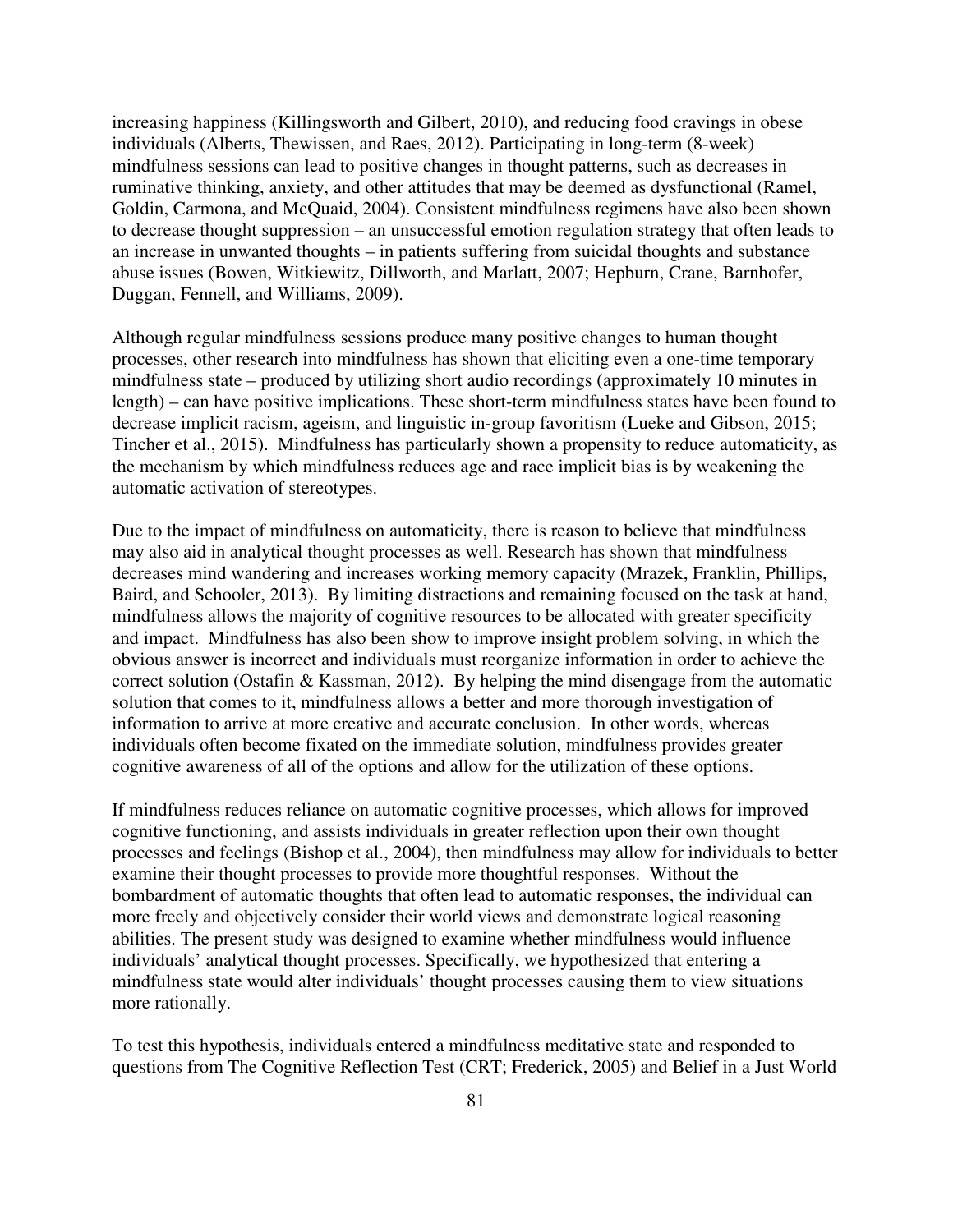scale (Lipkus, 1991). The CRT is a test that is designed to measure an individual's ability to control his/her thought processes by superseding a response that is intuitive but incorrect, and to engage in deeper reflection that leads to the correct response – known as the analytical response. The Belief in a Just World scale measures the degree to which an individual believes that the world is a just place in where only bad people are punished. The belief in a just world can lead to negative and irrational thoughts and behaviors such as victim blaming (Furnham, 2003), so increases in rational thought may cause a decrease in this just world belief. Because mindfulness increases attention and the ability to reflect upon one's own thoughts and feelings, inducing a mindfulness state may influence individuals' perspective of each item on the CRT and Belief in a Just World scale, as well as their reflection on how they interpret each item, causing their responses to be more rational and analytical.

#### **METHOD**

Participants were 122 undergraduate students (50 male and 72 female; *Mage* = 19.25 years, *SD* = 4.03) from a small university in the Southeastern United States. Approximately 48% of the sample was Caucasian, followed by 39% African-American, 8% Hispanic, 1% Asian-American, and 4% biracial. Participants were given extra credit in one of their psychology courses as compensation for their participation.

Materials consisted of a 10-minute audio recording played via noise-canceling headphones, the Belief in a Just World scale (Lipkus, 1991) and the Cognitive Reflection Test (Frederick, 2005) – which contains questions that have an intuitive (but incorrect) answer and an analytical (correct) answer. Participants in the experimental group listened to a recording to instill a mindfulness state, in which a female voice instructed participants to remain in a state of focus while becoming aware of their bodily sensations (e.g. breath). Participants in the control group listened to the same female voice describe an English countryside. These recordings have been used in previous mindfulness research to successfully create a mindfulness condition and control condition (Lueke & Gibson, 2014).

Participants were randomly assigned to either the control or experimental (mindful) condition. After listening to the audio recording, the participants were given a questionnaire that contained the Belief in a Just World scale, the Cognitive Reflection test, and three demographic questions asking for the participant's age, sex, and race.

#### **RESULTS**

Independent-samples *t*-tests indicated that individuals who listened to the mindfulness recording answered more Cognitive Reflection Test questions analytically,  $t(120) = 2.61$ ,  $p < .05$ , while participants in the control group answered them more intuitively,  $t(120) = 2.10$ ,  $p < .05$ . Participants in the mindfulness condition also indicated lower scores on the Belief in a Just World scale,  $t(120) = 2.32$ ,  $p < .05$ . These results suggest that producing a mindfulness state increases participants' likelihood of engaging in analytical thinking.

#### **DISCUSSION**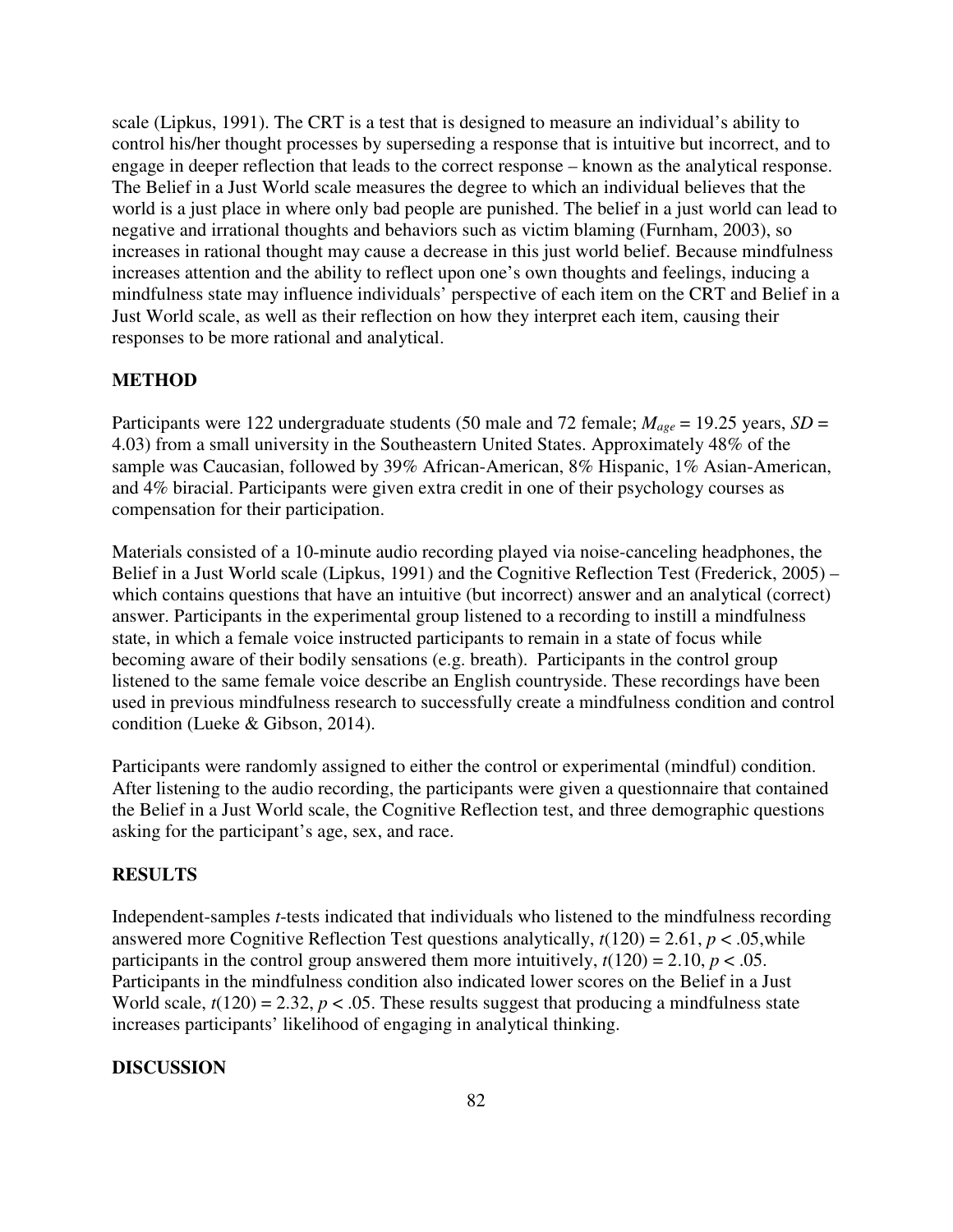The purpose of the present study was to examine whether mindfulness could increase individuals' thought processes that are analytical in nature – focusing on suppressing automatic or intuitive processes and developing analytical approaches to problems and situations. Specifically, the CRT and Belief in a Just World scale were used to operationalize analytical thought. The results supported our hypothesis. Inducing a mindfulness state – even one that is produced by a 10-minute audio recording – increased analytical thought processes. Participants who listened to the mindfulness recording – when compared to the control group – gave significantly more analytical (correct) responses to the CRT questions and gave significantly lower ratings of agreement toward the items in the Belief in a Just World scale – indicating that participants in a mindfulness state approached the items on both of these scales more analytically and less intuitively. The importance of these findings lie within the fact that increasing analytical thought processes and perspectives may in turn decrease negative beliefs and behaviors. For instance, although believing in a just world may seem harmless, it can lead to irrational and harmful attitudes and behaviors, such as viewing an innocent rape victim negatively (Kleinke and Meyer, 1990). The present study has shown that inducing mindfulness may help alleviate these social issues.

The results from this study are consistent with previous mindfulness studies that have also found cognitive improvements when participants enter a mindfulness state (Alberts et al., 2012; Bishop et al., 2004; Bowen et al., 2007; Hepburn et al., 2009; Lueke and Gibson, 2015; Mrazek et al., 2013). This study adds to the growing body of literature another positive effect of mindfulness that had not yet been studied – analytical perspectives and beliefs in a just world. This experiment, much like the previous mindfulness experiments, illustrates the importance of implementing mindfulness on a larger scale. This technique improves memory, self-control, implicit biases, and rational thinking.

There are some limitations to this study that should be addressed. For instance, to induce a mindfulness state, a 10-minute audio recording was used. Although this recording has been used in previous mindfulness research with effective results (Lueke and Gibson, 2015), for consistent long-term effects a regular weekly regimen of mindfulness induction may be necessary. Also, rational thought was measured using scales. The scales used in this study were well validated, but it is difficult to know how well these two scales accurately measured rational thought. Using some sort of behavioral measure might produce more salient effects. However, the scales in this study still recorded significant differences between the control and mindfulness groups, so they serve as a great starting point for further investigation into the positive effects that mindfulness has on analytical thought processes and rational perspectives regarding the world.

#### **REFERENCES**

Alberts, H. J. E. M., Thewissen, R., and Raes, L. 2012. "Dealing with problematic eating behaviour. The effects of a mindfulness-based intervention on eating behaviour, food cravings, dichotomous thinking and body image concern." *Appetite,* 58: 847–851.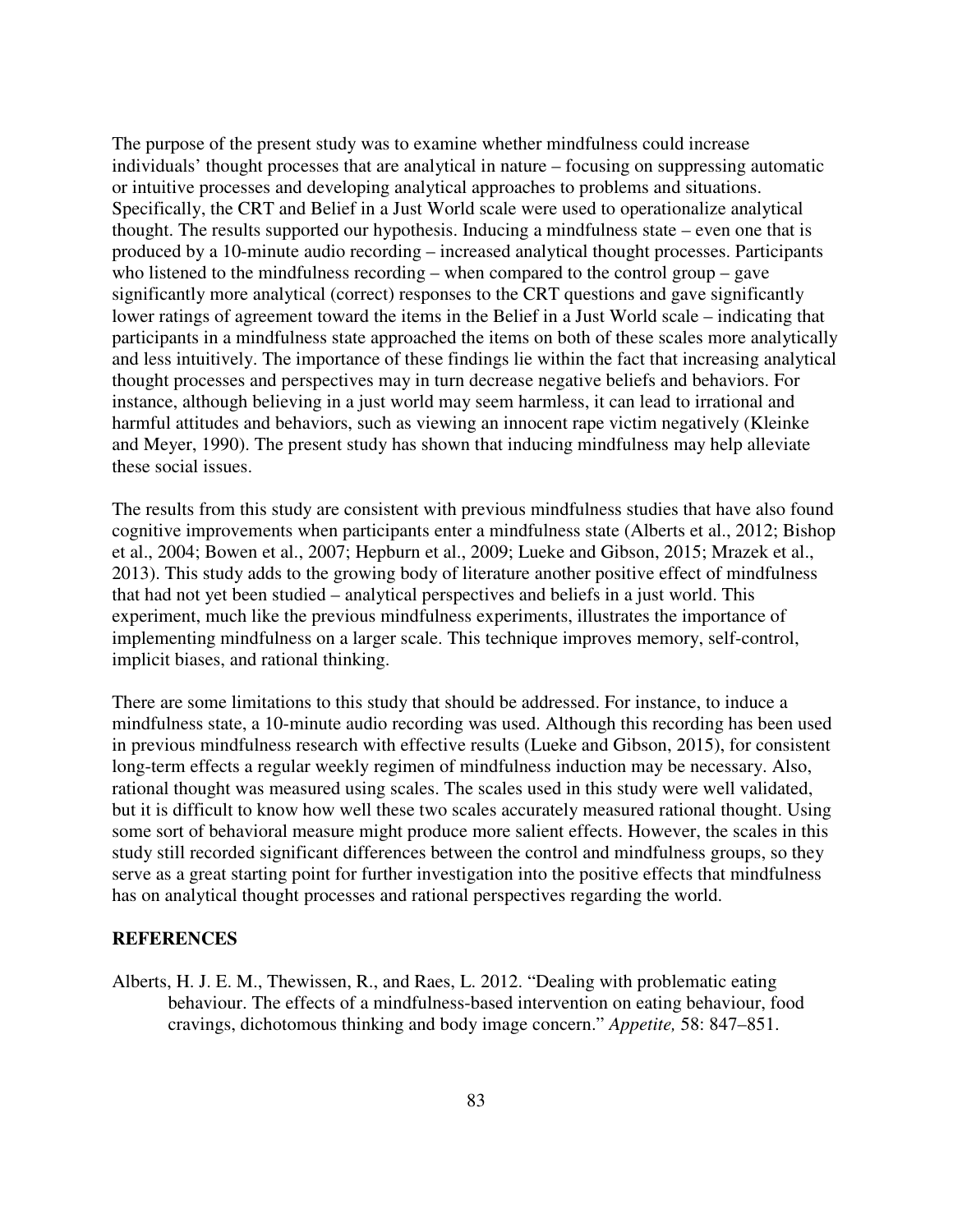- Baer, R. A., Carmody, J., and Hunsinger, M. 2012. "Weekly change in mindfulness and perceived stress in a mindfulness-based stress reduction program." *Journal of Clinical Psychology,* 68: 755–765.
- Bishop, S. R., Lau, M. A., Shapiro, S., Carlson, L., Anderson, N., Carmody, J., … Devins, G. 2004. "Mindfulness: A proposed operational definition." *Clinical Psychology: Science and Practice,* 11: 230–241.
- Bowen, S., Witkiewitz, K., Dillworth, T. M., and Marlatt, G. A. 2007. "The role of thought suppression in the relation between mindfulness meditation and alcohol use." Addictive *Behaviors,* 32: 2324-2328.
- Brown, K. W., and Ryan, R. M. 2003. "The benefits of being present: Mindfulness and its role in psychological well-being." *Journal of Personality and Social Psychology,* 84: 822–848.
- Hepburn, S. R., Crane, C., Barnhofer, T., Duggan, D. S., Fennell, M. J. V., and Williams, J. M. G. 2009. "Mindfulness-based cognitive therapy may reduce thought suppression in previously suicidal participants: Findings from a preliminary study." *British Journal of Clinical Psychology,* 48: 209-215.
- Frederick, S. (2005). "Cognitive reflection and decision making." *Journal of Economic Perspectives,* 19: 25–42.
- Furnham, A. 2003. "Belief in a just world: Research progress over the past decade." *Personality and Individual Differences,* 34: 795-817.
- Kabat-Zinn, J. 2003. "Mindfulness-based interventions in context: Past, present, and future." *Clinical Psychology: Science and Practice,* 10: 144.
- Killingsworth, M. A., and Gilbert, D. T. 2010. "A wandering mind is an unhappy mind." *Science,* 330: 932.
- Kleinke, C. L., and Meyer, C. 1990. "Evaluation of rape victim by men and women with high and low belief in a just world." *Psychology of Women Quarterly,* 14: 343-353.
- Lipkus, I. 1991. "The construction and preliminary validation of a global belief in a just world scale and exploratory analysis of the multidimensional belief in a just world scale." *Personality and Individual Differences,* 12: 1171-1178.
- Lueke, A., and Gibson, B. 2015. "Mindfulness meditation reduces implicit age and race bias: The role of reduced automaticity of responding." Social *Psychological and Personality Science,* 6: 284-291.